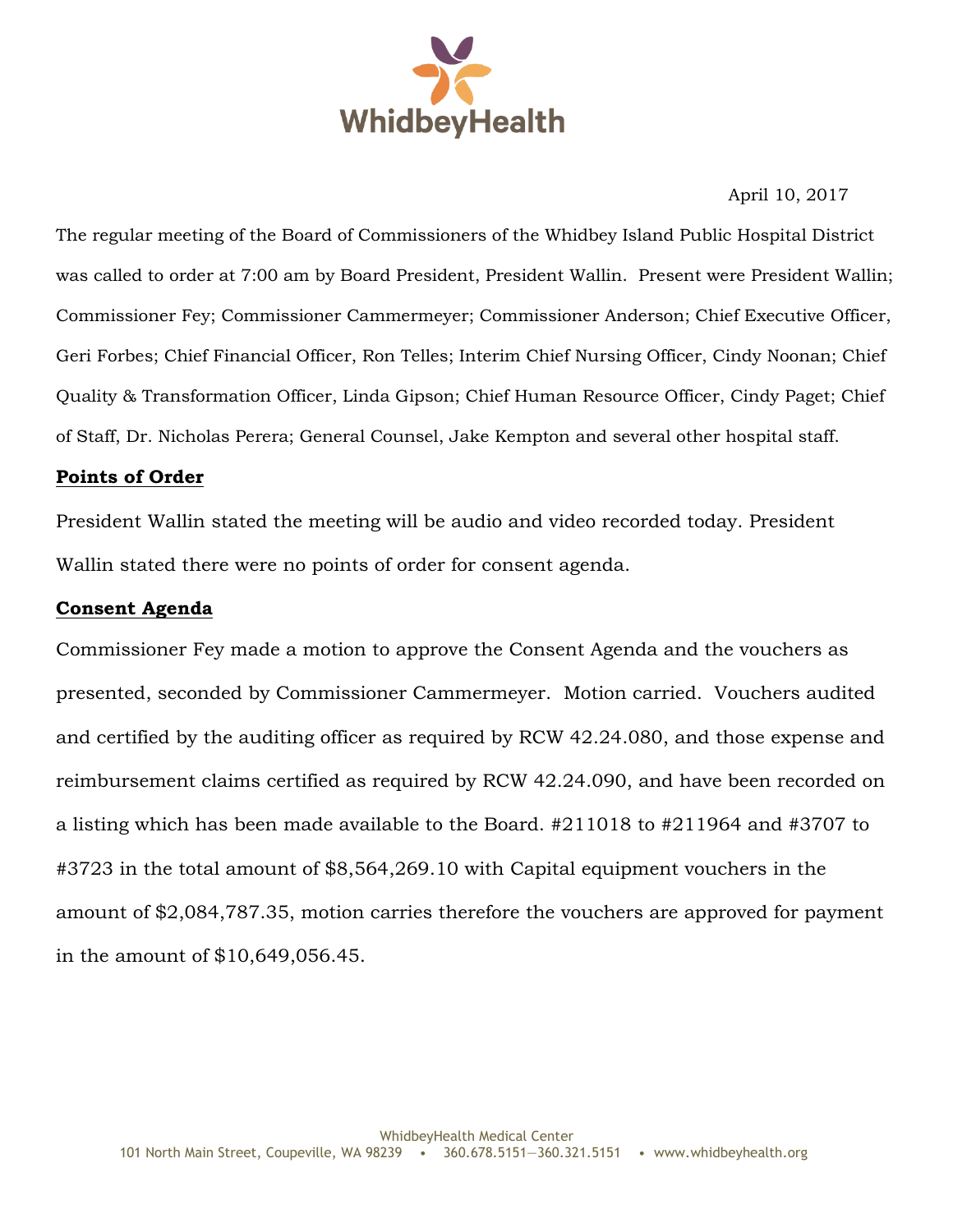

## **General Public Comments**

 Rick Abraham, resident of Greenbank made comments of concern regarding contaminated water found in the Coupeville water supply.

## **Nursing**

Cindy Noonan, Interim Chief Nursing Officer

- Experiencing workflow changes due to move into new wing.
- Developing a Nurse call system that integrates with a communication device called Vocera.
- Once the new wing is complete we will start daily bedside rounds.

# **Quality Committee Dashboard Report - QRTLY**

Linda Gipson, CQTO

- Board Quality Committee has been restructured. A strategic planning meeting will be held in May. The committee is looking to add more committee members.
- We are expanding the Triple Aim to a quadruple approach.
- Meaningful data programs and policies will allow the board to make revisions. Commissioner Cammermeyer recommended IT be involved in this transformation.
- Clinical Informatics (3) new open positions Epidemiologist; Management Engineer & Safety Experience Coordinator.
- Dashboard Has shown improvements in pain management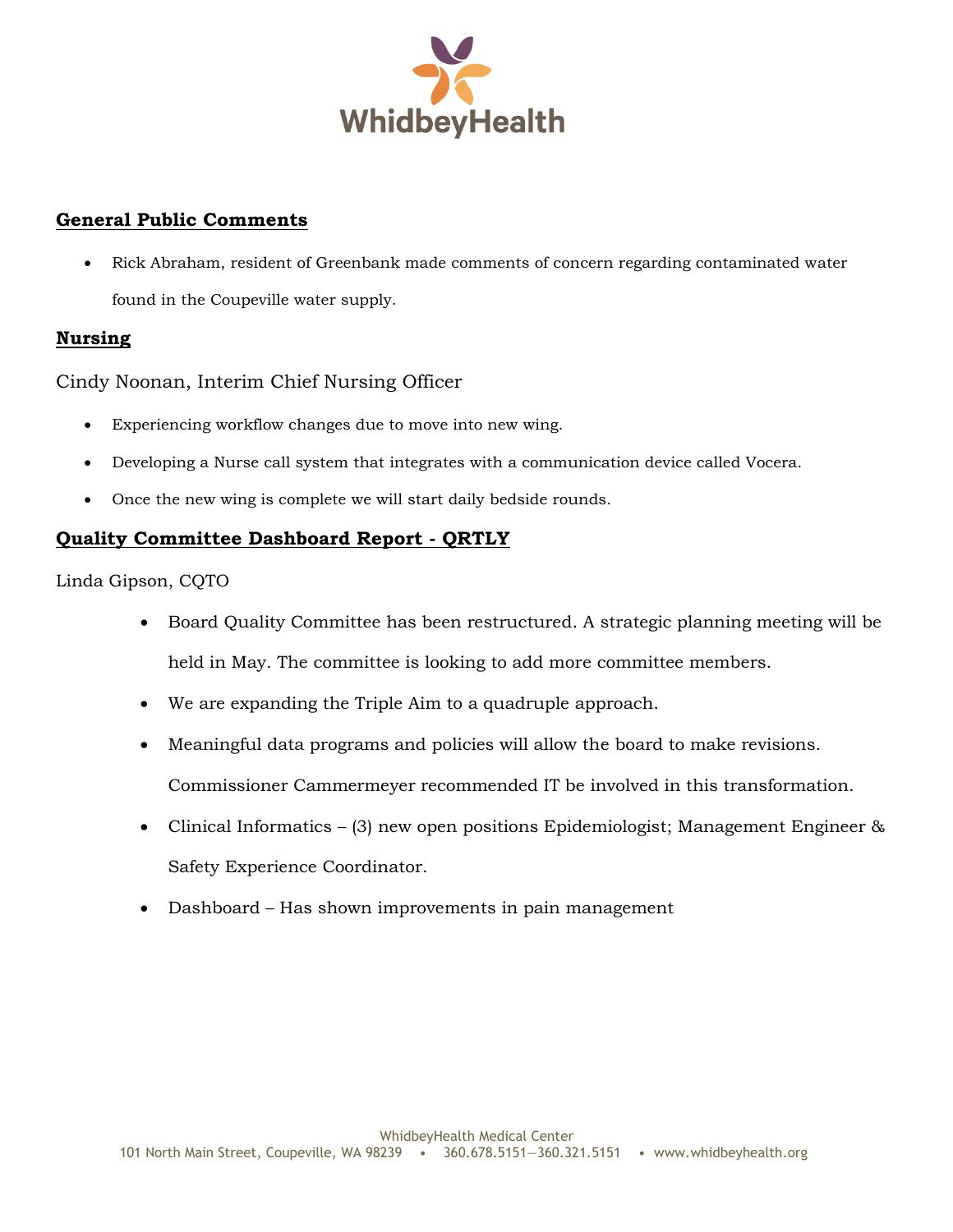

# **Medical Staff Report**

Chief of Staff Report: Dr. Nick Perera, Chief of Staff reported the following:

 We have expanded the use of Up-to-Date. The system is accessible anywhere in the hospitals and clinics.

Dr. Perera presented the following Credentialing and Bylaws change:

- Credentialing requirements for Fluoroscopy Addition of Fluoroscopy to General Surgery and Orthopedic Surgery privileges.
- Commissioner Fey made a motion, seconded by Commissioner Cammermeyer to approve the changes to the Credentialing requirements for Fluoroscopy as presented.

Dr. Nicholas Perera presented the following practitioners for Initial Courtesy appointments:

| Jenys Allende, MD                                                              | Telemedicine                |
|--------------------------------------------------------------------------------|-----------------------------|
| Kiran Chaturvedi, MD                                                           | <b>Provisional Courtney</b> |
| Ruben Krishnananthan, MD                                                       | <b>Provisional Courtesy</b> |
| Alfonso Urdaneta-Moncada, MD                                                   | <b>Provisional Courtesy</b> |
| Commissioner Fey made a motion, seconded by Commissioner Cammermeyer to        |                             |
| approve Initial Courtesy staff appointments as presented. Motion carried.      |                             |
| Dr. Nicholas Perera presented the following Radiology Courtesy reappointments. |                             |
| Ben Harmon, MD                                                                 | Courtesy                    |
| Brian McCallie, MD                                                             | Courtesy                    |
| Kirk Myers, MD                                                                 | Courtesy                    |
| Madison McCulloch, MD                                                          | Courtesy                    |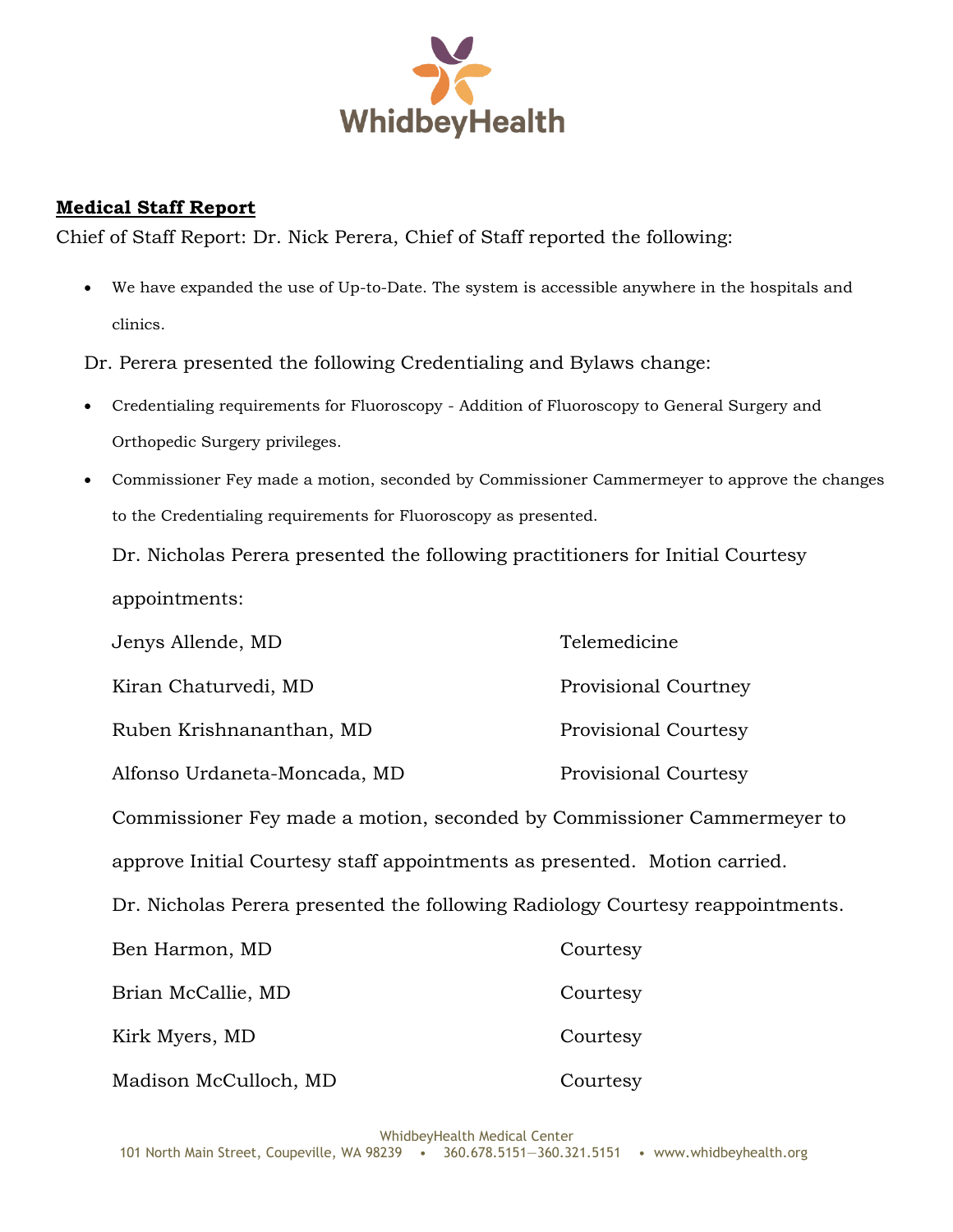

| Elizabeth Hayes, MD                                                         | Courtesy |
|-----------------------------------------------------------------------------|----------|
| David Atkins, MD                                                            | Courtesy |
| Commissioner Cammermeyer made a motion, seconded by Commissioner Fey to     |          |
| approve the Radiology Courtesy reappointments as presented. Motion carried. |          |

### **Staff and Status Reports from Administration**

### Administrative Update

### Geri Forbes, CEO reported the following:

- Dr. Rangel is a member on a panel that recently discussed Breaking the Glass Ceiling. The discussion was geared towards successful women in non-traditional professions. The audience was preteen and teenage young girls.
- Dr. Alberton did an outreach to speak to a group of seniors at the Senior Center.
- Doctor's Day celebrated on March 30<sup>th</sup>
- $\bullet$  Hospital Week celebrated May 7<sup>th</sup> 13<sup>th</sup>
- Expanded Volunteer Patient Companion Program Heather Zustiak is coordinating one-on-one companionship to patients throughout the hospital. Volunteers will attend New Employee Orientation.
- April is Sexual Assault Awareness month. For more information go to http://www.nsvrc.org/saam/sexual-assault-awareness-month
- Geri Forbes thanked Polly Harpole Guild for supporting the hospital. The Polly Harpole Guild will be having their annual event called Spring in to Fashion on May 4th 11:30am-2:00pm at the Whidbey Golf Club. Tickets are \$30.00. This event will be to support the WhidbeyHealth Wish List. For more information please call (360) 969-0981 ask for Michelle.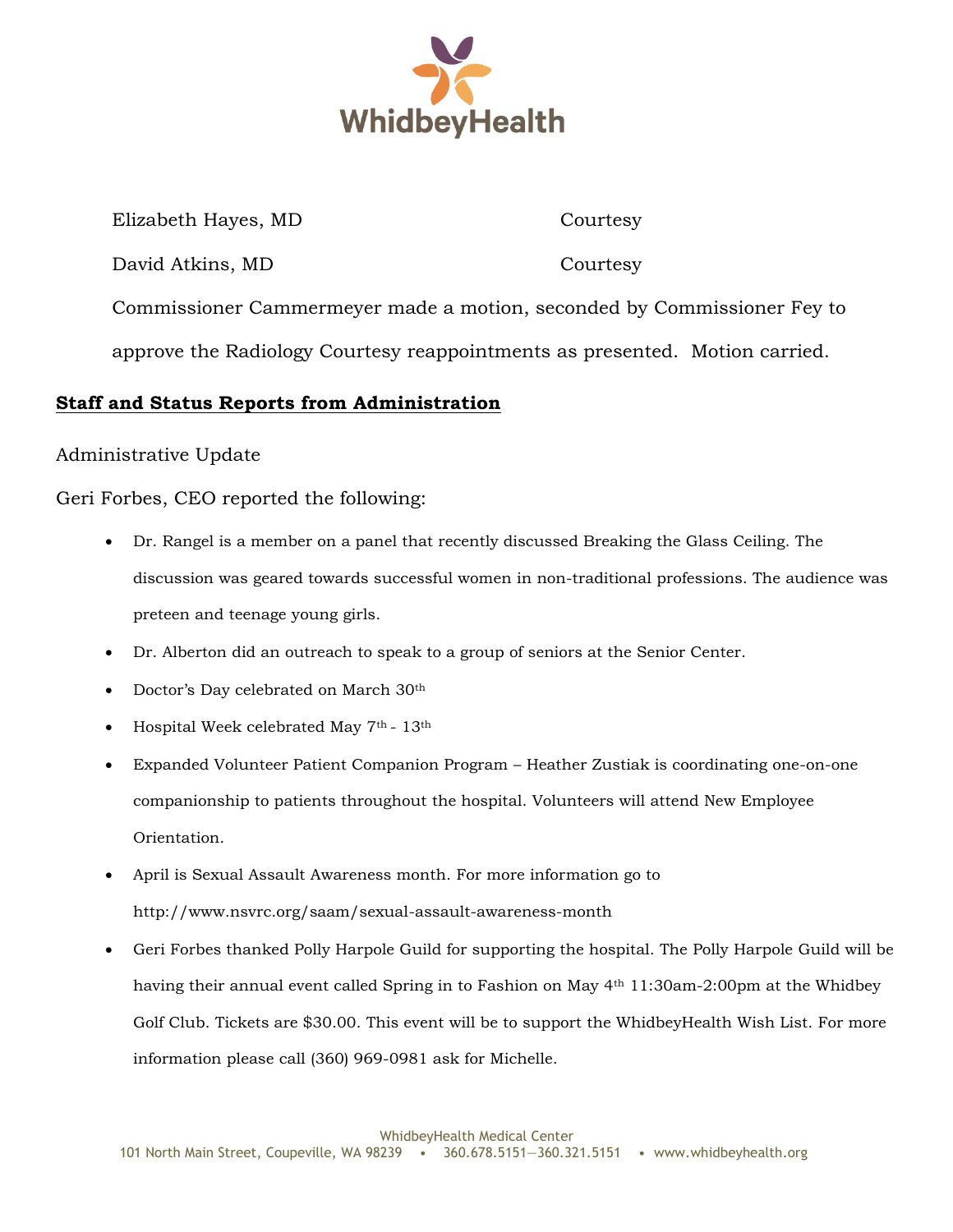

- WhidbeyHealth's first Gala/Fundraiser will be held at the Roaming Radish May 13<sup>th</sup> from 5:30pm 10:00pm.
- Daisy Award Thank you to Nurses. Recognizing exceptional care.
- Bayview Nursery donated plants to the West Wind Café
- WhidbeyHealth has received an overwhelming amount of donated art for hospital walls.
- Geri has been meeting with Senior Leaders as well as Union leaders. To look at the concerns in the Diagnostic Imaging department.

#### **Finance:**

Ron Telles, CFO discussed and presented the following financials for February 2017:

- Clinic Visits Strong volume.
- ER volume was the same as prior 3 years in February.
- In/Outpatient Surgeries have been going up.
- Patient days have been strong.
- Discharges one of the lowest. Length of stay has been higher.

#### **Board Items**

- Environmental Impact Statement regarding the Navy plan to increase Growlers on Whidbey Island EPA said the Impact Statement is insufficient.
- Citizens filed a complaint against Island County Health Department Officer & Administrator has been resolved as not having standing. Department of Health has made recommendation for actions which may be taken to work with the Navy to resolve noise issue.
- The next Board meeting will be in the West Wind Cafe. All conference rooms will be shut down for continuation of construction.